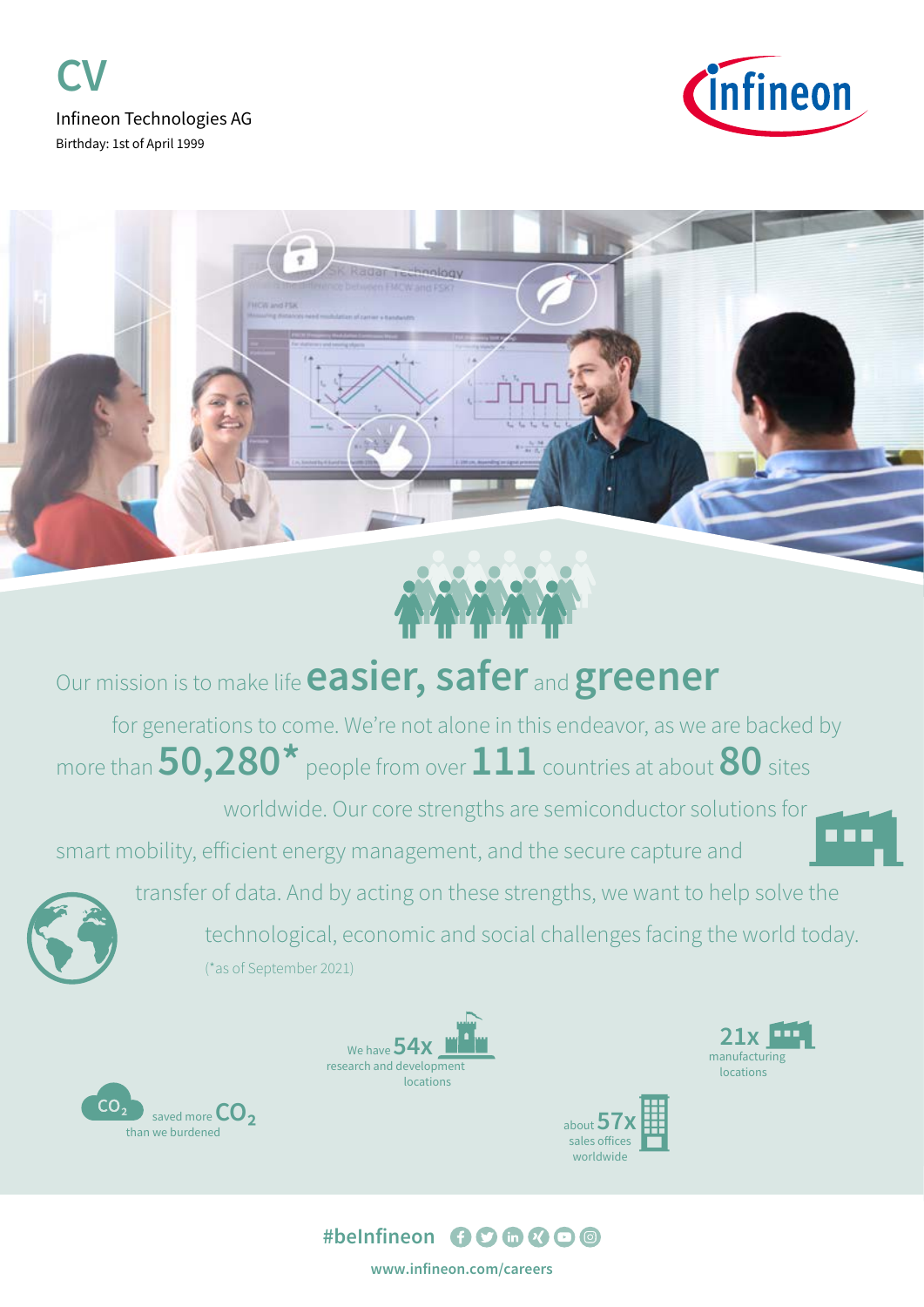

### **Core competencies**











### **For an easier world**

Smart functions such as cloud connectivity, speech recognition and 3D applications improve the usability and convenience of everyday items. Think smart speakers, wearables and smartphones. Our teams want your knowhow and support to develop high-performing semiconductors for a range of exciting applications – for example to bring compact and lightweight adapters, shorter charging cycles and longer battery lives to mobile devices.

### **For a safer world**

At Infineon, people like you work on innovative encryption technologies to protect digital communications and safeguard identities and data. A big advantage is that devices and services in the Internet of Things can be reliably authenticated. We also need expertise to make roads safer – with sensors, microcontrollers and security ICs that help prevent accidents. The same components also enable a host of comfort and convenience features while securely and intelligently connecting vehicles.



### **For a greener world**

Our world requires more and more energy, which is why we have to produce, store, transmit and use energy more efficiently. Semiconductors from Infineon are used to generate electricity effectively from solar and wind sources. They also enable energy to be transmitted with almost no losses. At Infineon, you can employ your skills to develop technologies that help make cars, trains, industrial plants, data centers, consumer electronics and household appliances as energy efficient as possible.

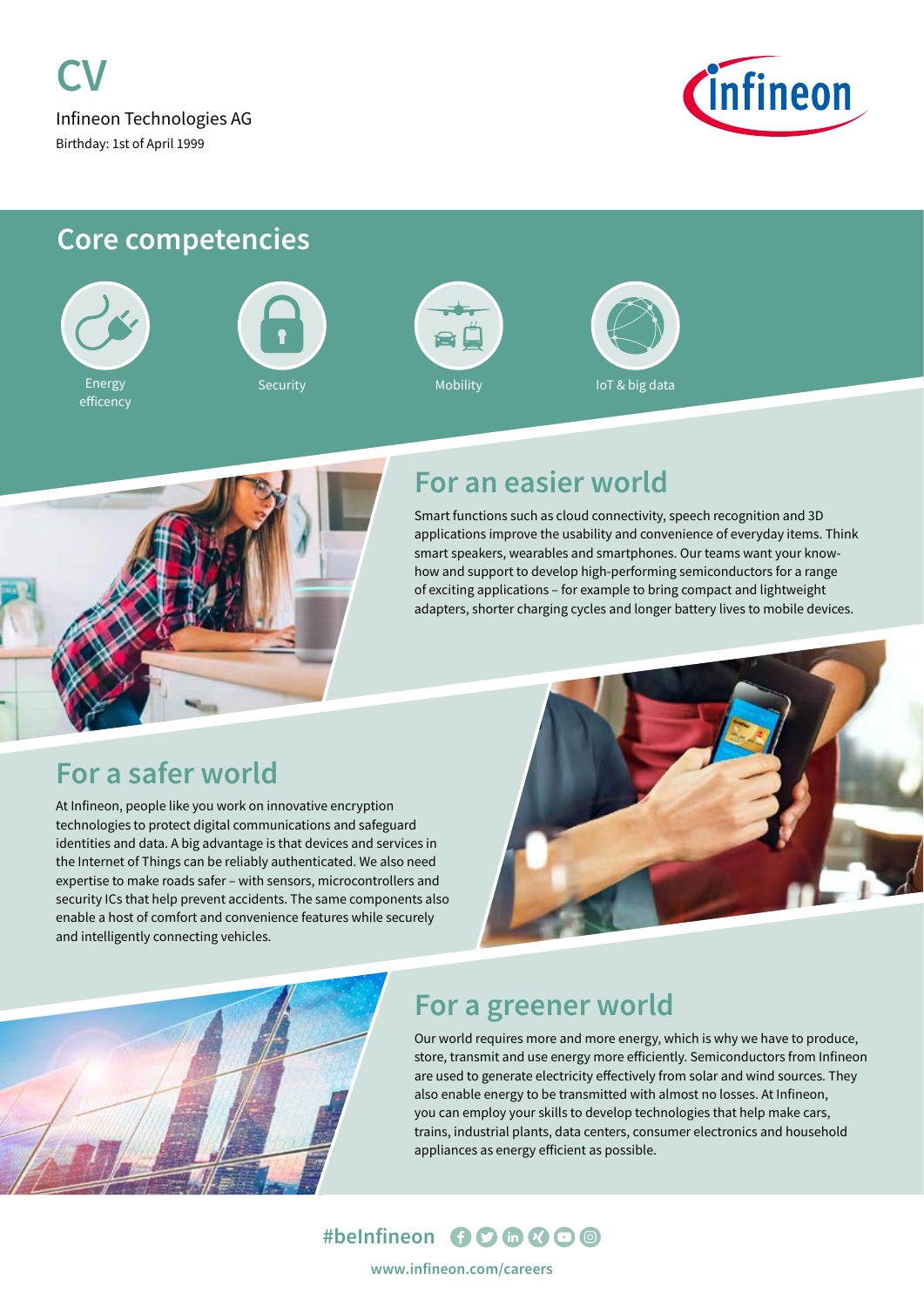

### **Benefits**





Attractive and market competetive compensation and benefits packages



Openness toward part-time work and sabbatical



Several programs for physical, mental and social health



Diversity & Inclusion



### **Target Profiles**





厄

26262





Product



Product & System Architect



**Quality** 



**</>**



### **Work force Language skills** Employees per region Mother tongue: *A1* **#1 German English Bahasa Malay Chinese Spanish 5,360 20,360 24,560**  $\ldots$  and 48 more languages Americas EMEA Asia-Pacific (incl. Japan)



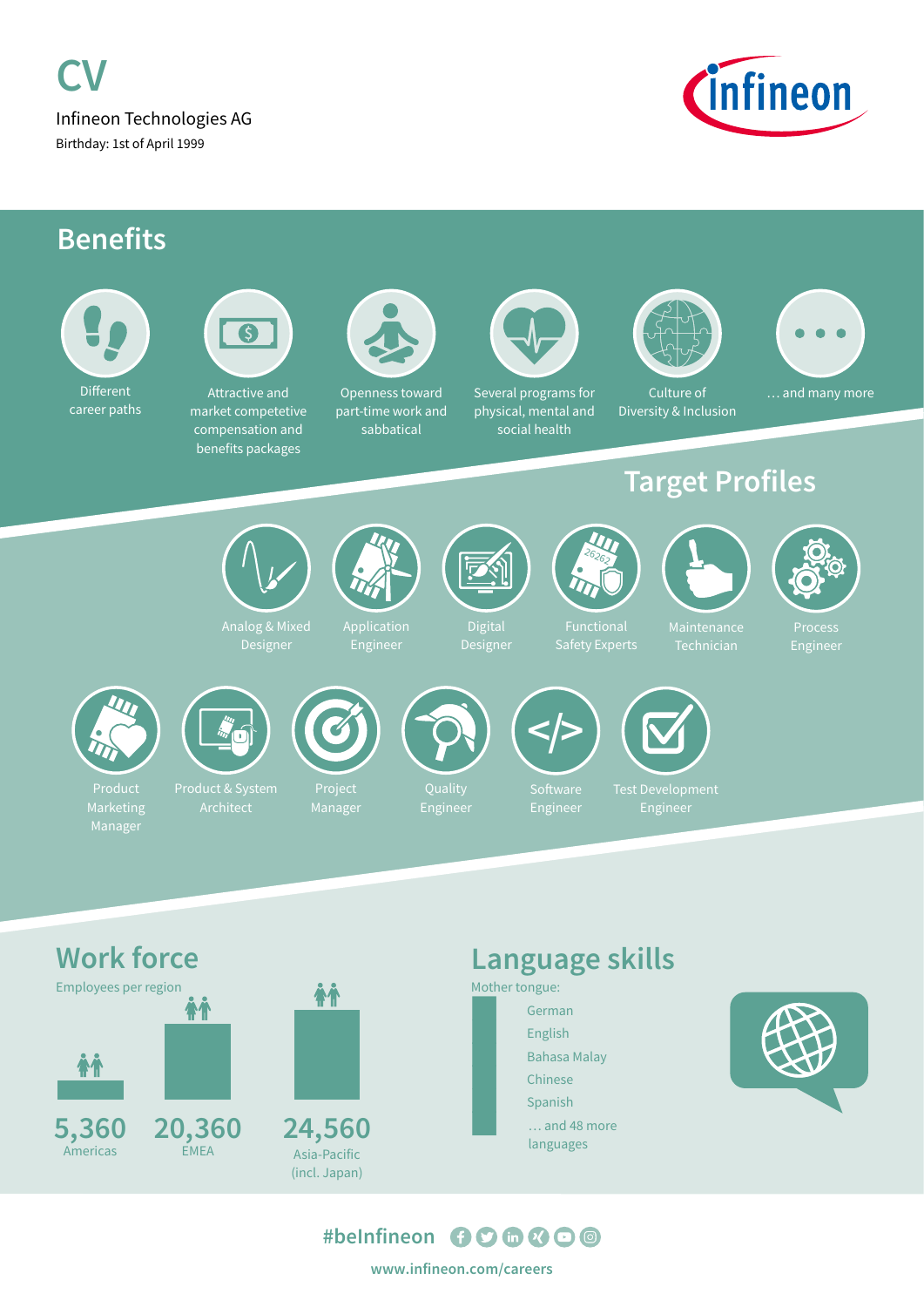

### **Work experience**

### **2018**

We are investing 1.6 Bil-

### **2014**

### **sensor chip** sensor chip

### **2005**

### **1994**

Groundbreaking for the 200mm Fab in Dresden

### **1991**

Chips go mobile with the second-generation chipset for GSM phones

Opening of our corporate

**1946** First basic semiconductor research



### **2020**

We enlarged our family:

### **2015**

### **2012**

### **2006**

### **2000**

the German Stock Index DAX<br> **1999** 

## **Education**

**1993** Infineon's memory ICs are deployed in healthcare cards

### **1986**

German public telephones accept phone cards and the chips are based on

Establishment of first factory in Regensburg

#beInfineon **00000**